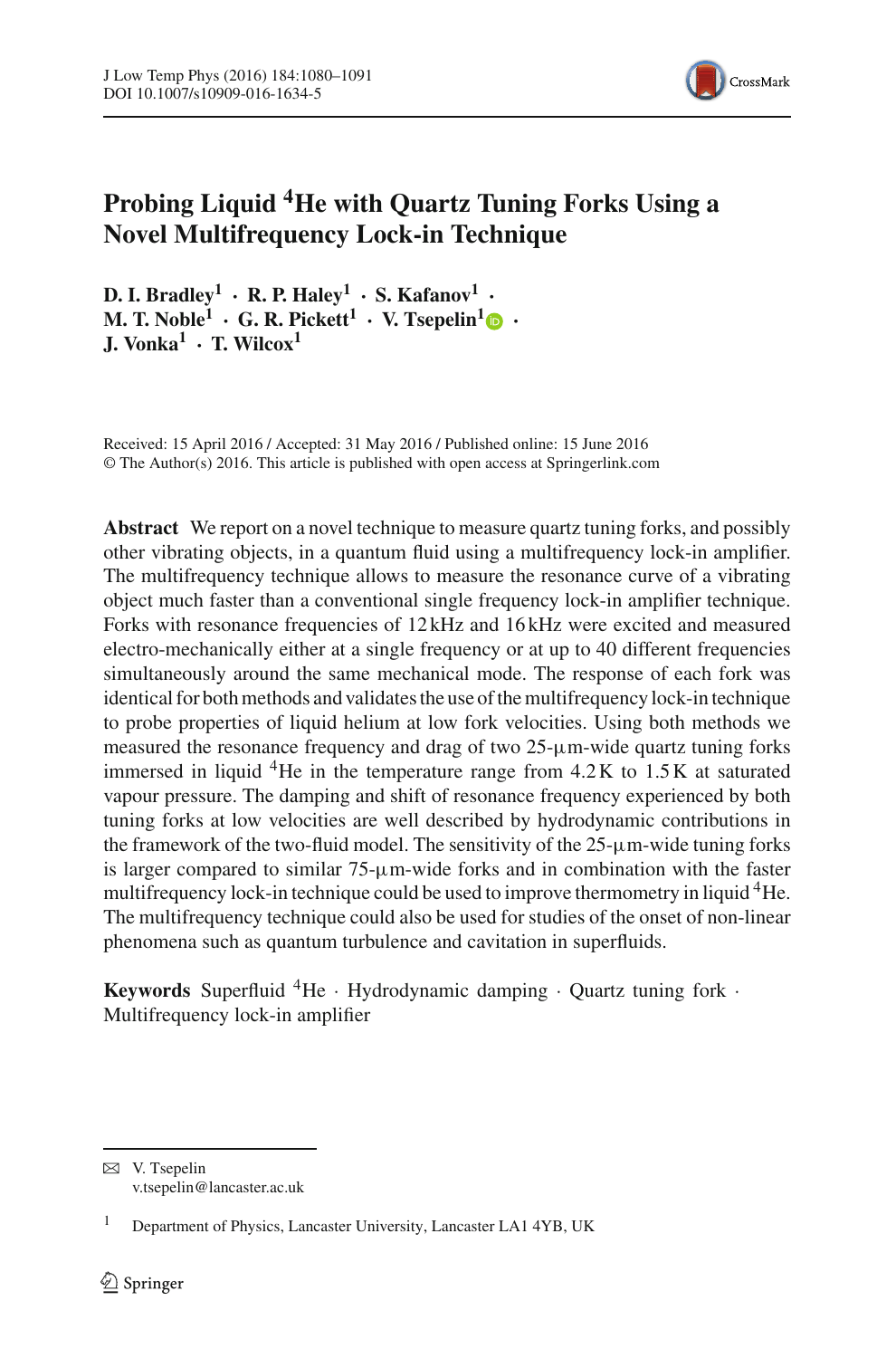## **1 Introduction**

to temperature.

Quartz tuning forks were relatively recently introduced for probing quantum liquids [\[1](#page-10-0)] and were quickly adopted for low temperature thermometry [\[2](#page-10-1)[–4](#page-10-2)], the generation and detection of quantum turbulence [\[5](#page-10-3)[–8](#page-11-0)] and studies of acoustic emission [\[9](#page-11-1)[–11\]](#page-11-2) and cavitation  $[12]$ . The popularity of quartz tuning forks is driven by their availability, high quality factor and ease of use. The majority of tuning forks studied so far in quantum fluids research have been common off-the-shelf electronic components and depending on the manufacturer had different physical dimensions, length, width and thickness, even though the resonance frequencies are the same. Previously, to investigate the frequency dependence of acoustic emission and the critical velocity for the generation of turbulence in superfluid  ${}^{4}$ He [\[7](#page-10-4)[,10](#page-11-4)], we had manufactured custom-designed tuning forks on a 75-micron quartz wafer<sup>[1](#page-1-0)</sup> and used the length of the forks to control resonance frequencies. Here we present the temperature dependence of damping experienced by two forks manufactured on a  $25 \mu m$  thick wafer. The miniaturisation of the forks was driven by a desire to probe local properties of helium and to boost the fork's sensitivity

Conventional measurements of the resonant properties of an oscillating object use a continual sweep of the excitation frequency using a signal generator and detection of the object's response using a lock-in amplifier. While this technique is well established for linear systems, mapping out the complete resonant curve can be quite slow. The single frequency lock-in technique is also used to capture the resonance properties in non-linear systems and has successfully characterised Duffing-like oscillators [\[13](#page-11-5)]. Furthermore, the presence of strong non-linear interactions in a system brings new opportunities to probe such systems using various modes of multifrequency excitation and detection. For example, the strong non-linearities between the different mechanical resonance modes of an oscillator are utilised to study nano-electromechanical structures [\[14](#page-11-6)[,15](#page-11-7)]. Atomic force microscopy community also has developed multifrequency techniques for scanning the surface of a sample using a cantilever  $[16, 17]$  $[16, 17]$  $[16, 17]$ . One such technique excites the fundamental mechanical mode of a resonator using two frequencies and detects intermodulation (mixing) products created by strong non-linear interactions of the system [\[18\]](#page-11-10).

We adapted the intermodulation approach and have observed that at low oscillation velocities the tuning forks only respond at the excitation frequencies. The absence of frequency mixing implies that our tuning forks are extremely linear and have no visible intrinsic non-linear effects. As a result, we devised a new linear multifrequency technique that excites a tuning fork in the vicinity of the lowest mode resonance at 40 separate frequencies simultaneously and measures its resonance curve without frequency sweeping. In this paper, we compare the measurements of the tuning forks by the conventional technique, using a Stanford Research Systems SR830 Lock-in Amplifier, with the multifrequency approach using an Intermodulation Products Multifrequency Lock-in Analyser (MLA)  $[19]$  $[19]$ <sup>[2](#page-1-1)</sup> We demonstrate that new technique is

<sup>1</sup> Manufactured by the Statek Corporation, 512, N. Main Street, Orange, CA 92868, USA.

<span id="page-1-1"></span><span id="page-1-0"></span> $2$  Intermodulation Products AB, Landa Landavägen 4193, SE - 823 93 Segersta, Sweden.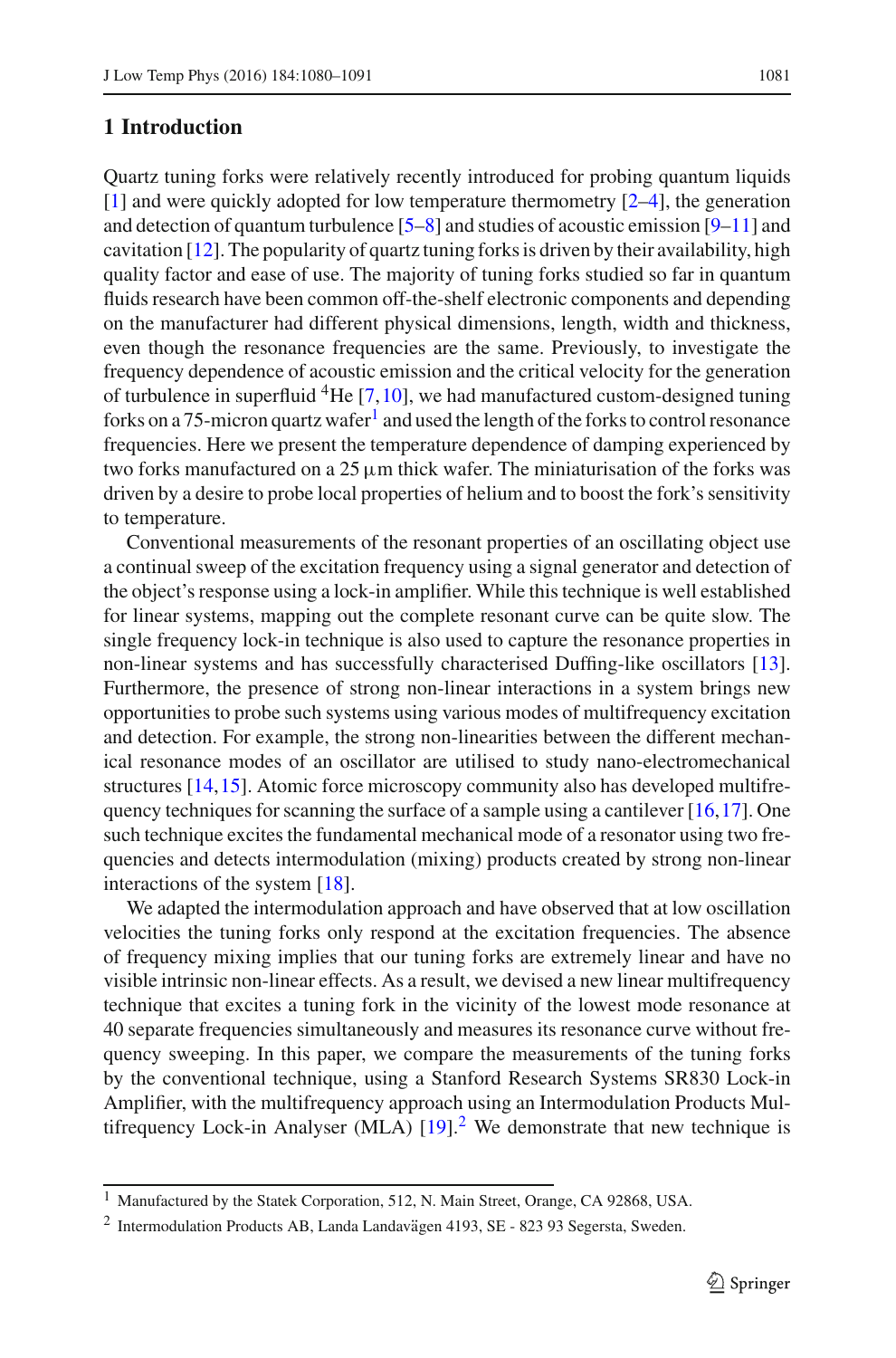

<span id="page-2-0"></span>**Fig. 1** *Left* Schematic diagram of the electrical setup used to excite and detect the motion of a fork. See text for details. *Right* Sketch of the important dimensions of a fork: the prong length *L*, width *W*, separation *D* and thickness *T* (Colour figure online)

applicable even when the fork is immersed in liquid helium as the interactions of the fork with the fluid remain linear at small fork velocities. In the future, if non-linear effects are observed at high fork velocities the mixing effects can be attributed solely to the interaction of the fork with the fluid and should help to understand the nature of arising non-linearities.

## **2 Experimental Details**

All measurements on the tuning forks were conducted in a simple <sup>4</sup>He immersion cryostat that operates in the temperature range from 4.2 K down to a base temperature of ∼1.5 K using the evaporative cooling technique. The temperature of the liquid helium was deduced from the vapour pressure [\[20](#page-11-12)]. Both tuning forks were mounted directly in the helium bath and immersed in liquid helium.

The studied tuning forks were fabricated on a single quartz wafer with a thickness of 25  $\mu$ m using the same lengths and thicknesses as the previously reported 75- $\mu$ m-wide forks [\[10\]](#page-11-4). The prong lengths of the forks were  $L = 2600 \,\mu \text{m}$  and  $L = 2200 \,\mu \text{m}$ , resulting in resonance frequencies of approximately 12 kHz and 16 kHz, respectively. Both forks have an identical prong width of  $W = 25 \mu$ m, prong thickness of  $T = 90 \mu$ m and inter-prong distance of  $D = 75 \,\mu \text{m}$ . The right side of Fig. [1](#page-2-0) shows a photograph of the 12 kHz fork with the corresponding dimensions.

In our measurements, forks were driven and detected electro-mechanically. The left side of Figure [1](#page-2-0) shows a diagram of the electrical circuit used. The fork motion was excited by applying an alternating voltage from a signal generator that was attenuated by 20 dB. The motion of the fork induces a current, which was amplified by a custom-built IV-converter [\[21\]](#page-11-13) with a gain of  $10^6$  VA<sup>-1</sup> and the voltage was measured by a lock-in amplifier. Due to the presence of a summation amplifier, we can measure the fork's response using conventional lock-in technique either with an Agilent 33521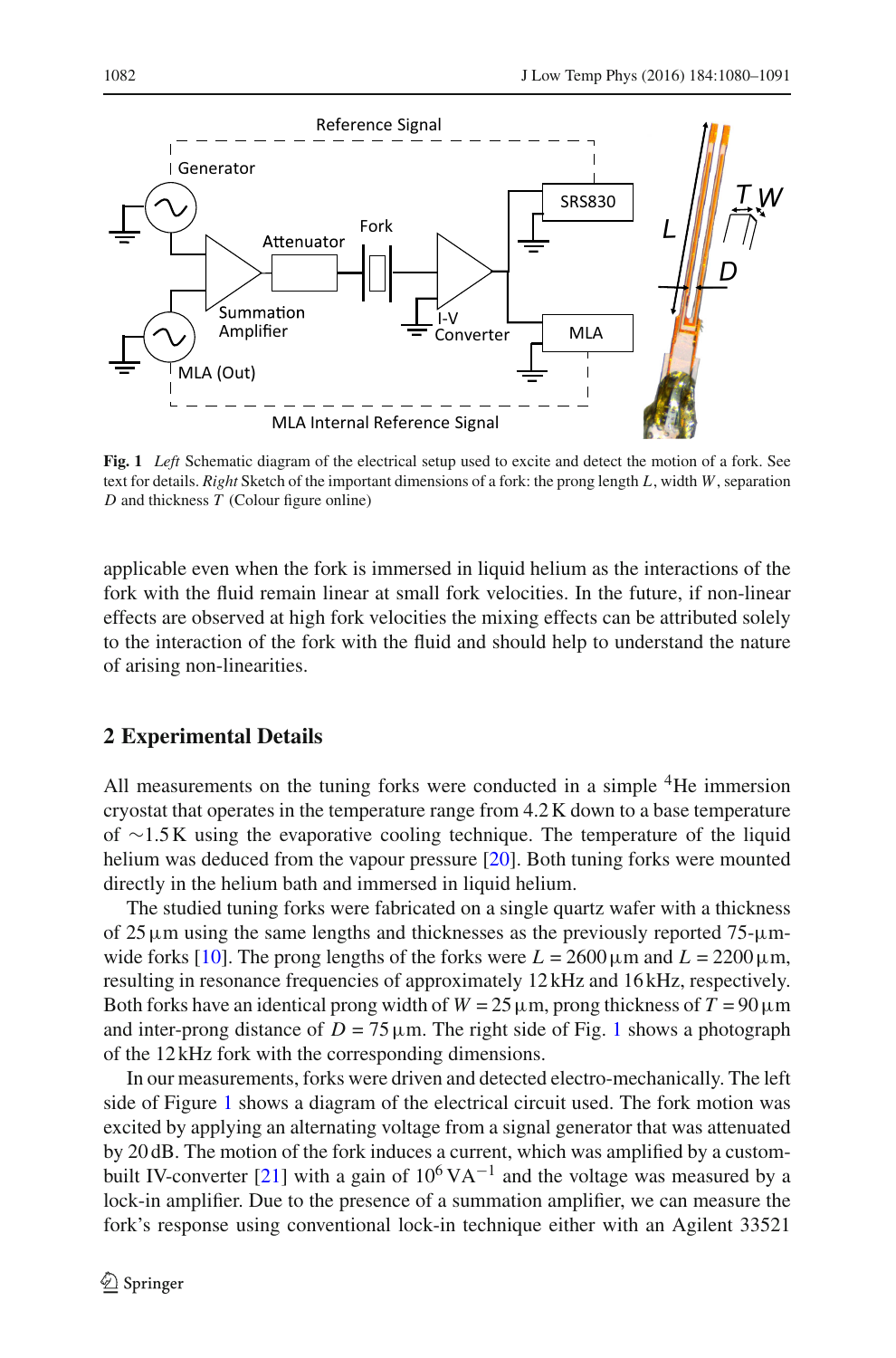signal generator and SR830 lock-in amplifier or with a Intermodulation Products MLA and its internal generator. Furthermore, the multifrequency lock-in technique can be operated with the MLA on up to 42 frequencies simultaneously. We direct the interested reader to the paper by Tholén et al. [\[19\]](#page-11-11) for details behind the operating principles of the MLA. We have measured the resonance curve of each fork using both sets of lock-in amplifiers in order to compare them.

The physical parameters of the fork such as force and velocity can be determined from the applied voltage and measured current [\[2\]](#page-10-1). The force experienced by the fork prong is determined by the applied voltage *V* and is given by  $F = aV/2$ , where the coefficient *a* is termed the fork constant. The resulting motion of the fork induces current  $I = av$ , where v is the velocity of the tip of the prong. The experimental value of the fork constant is given by

$$
a = \sqrt{\frac{4\pi m_{\text{eff}} \Delta f_2 I}{V}}.
$$
 (1)

The resonant current *I*, and the damping width of the resonance  $\Delta f_2$  can be obtained from a measurement of a single frequency sweep around the resonance at excitation voltage *V*. The only parameter still required to deduce the experimental fork constant is the effective mass of the prong  $m_{\text{eff}}$ , assumed to be a quarter of the actual mass of the fork prong,  $\rho_q WTL/4$  [\[10](#page-11-4)], where  $\rho_q = 2659 \text{ kg m}^{-3}$  is the density of quartz. Previous measurements show that the experimental fork constant determined electromechanically agrees with a direct optical detection to within 10 % [\[7\]](#page-10-4).

### **3 Experimental Results**

After the cryostat was filled with <sup>4</sup>He and left to settle for a period of about 20 minutes, the temperature of the cryostat was reduced from 4.2 K down to the base temperature of about 1.5 K by pumping the helium bath over a period of approximately 3–4 h. The frequency response of the 12 kHz tuning fork near resonance was measured continually during cooling by alternating between the conventional lock-in technique using the SR830 and the multifrequency mode using the MLA.

#### **3.1 Comparison Between SR830 and MLA**

Figure [2](#page-4-0) shows the frequency dependence of the 12 kHz fork response normalised by the excitation voltage at the base temperature of the cryostat, 1.45 K at saturated vapour pressure. The left and right sides of the figure correspond to the in-phase and quadrature responses, while filled and open symbols denote the SR830 and MLA measurements, respectively. The difference between the measurements is negligible and the red solid line shows the expected Lorentzian lineshape for a driven damped harmonic oscillator in a fluid [\[10\]](#page-11-4)

<span id="page-3-0"></span>
$$
v(f) = \frac{F}{m_{\text{eff}}} \frac{\gamma_2 f^2 + if (f_0^2 - f^2 - \gamma_1 f)}{(f_0^2 - f^2 - \gamma_1 f)^2 + \gamma_2^2 f^2}.
$$
 (2)

 $\mathcal{D}$  Springer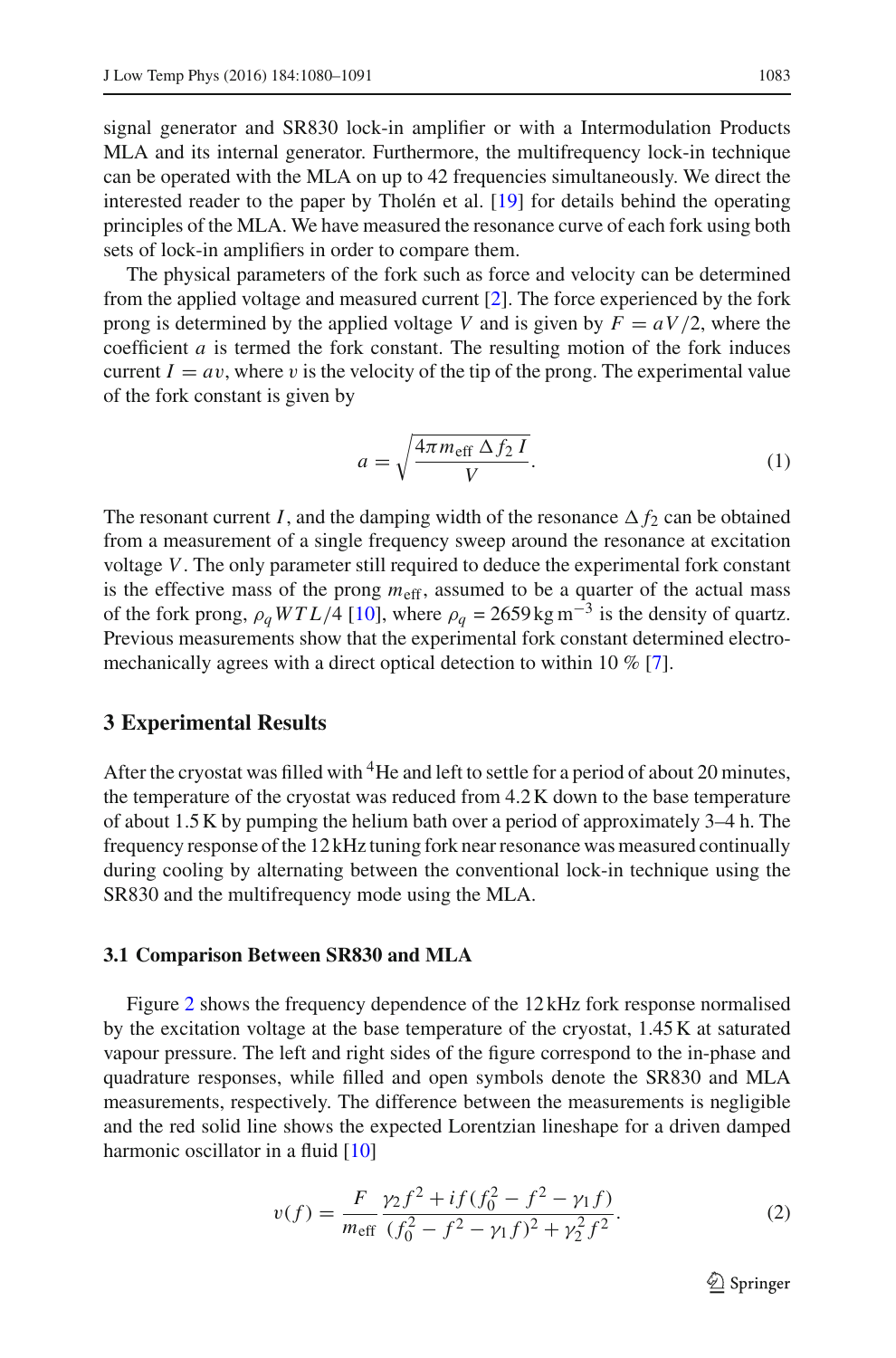

<span id="page-4-0"></span>Fig. 2 Frequency response of the 12kHz tuning fork in superfluid <sup>4</sup>He at 1.45 K and saturated vapour pressure. *Left* Frequency dependence of the in-phase component. *Right* Frequency dependence of the quadrature component. Filled and open symbols correspond to SR830 andMLA measurements, respectively. The *solid red line* is a Lorentzian fit of the data. See text for details (Colour figure online)

Here  $f_0$  is the vacuum frequency of the oscillator, and  $\gamma = \gamma_2 + i \gamma_1$  describes the complex drag force, where the real component  $\gamma_2$  corresponds to the dissipative drag forces, and the non-dissipative imaginary component  $\gamma_1$  arises from the backflow of fluid around the oscillator and the mass enhancement due to the normal component clamped around the oscillator. The least-squares fit yields a resonance width of  $\Delta f_2 = \gamma_2/2\pi = 8.3$  Hz, and resonance frequency of 11597.6 Hz in superfluid <sup>4</sup>He at 1.45 K. The fork constants deduced from the resonance curves are  $(9.12 \pm 0.02) \times$  $10^{-8}$  N V<sup>-1</sup> and (9.04  $\pm$  0.03) ×  $10^{-8}$  N V<sup>-1</sup> correspondingly for SR830 and MLA measurements. The non-zero quadrature component at resonance frequency is due to the intrinsic capacitance of the fork and can be used to verify that the current amplifier and our electronic circuit are working as expected even in the absence of the resonance.

The SR830 data presented in Fig. [2](#page-4-0) were obtained by performing a conventional frequency sweep and comprises 60 data points. The time interval between acquisition of each data point was 1 s. The generator excitation was constant and equal to 50 mV before being reduced by the 20dB attenuator. The peak velocity of the top of the fork prong was  $1.2 \text{ mm s}^{-1}$  at the resonance frequency. The MLA data were obtained by exciting the fork with a frequency comb of 40 discrete, equally spaced tones with peak amplitude of 20 mV each and detected by the phase-sensitive lock-in technique at 40 different frequencies. In the present measurements, the frequency comb had identical phases on all excitation frequencies, but it would be interesting in the future to alter the relative phases in order to cancel the overall motion of the fork and only have a low-frequency beating<sup>3</sup>. We have used a reduced amplitude for the multifrequency lock-in measurements compared with the single frequency lock-in measurements since

<span id="page-4-1"></span><sup>3</sup> We thank one of the referees for this suggestion.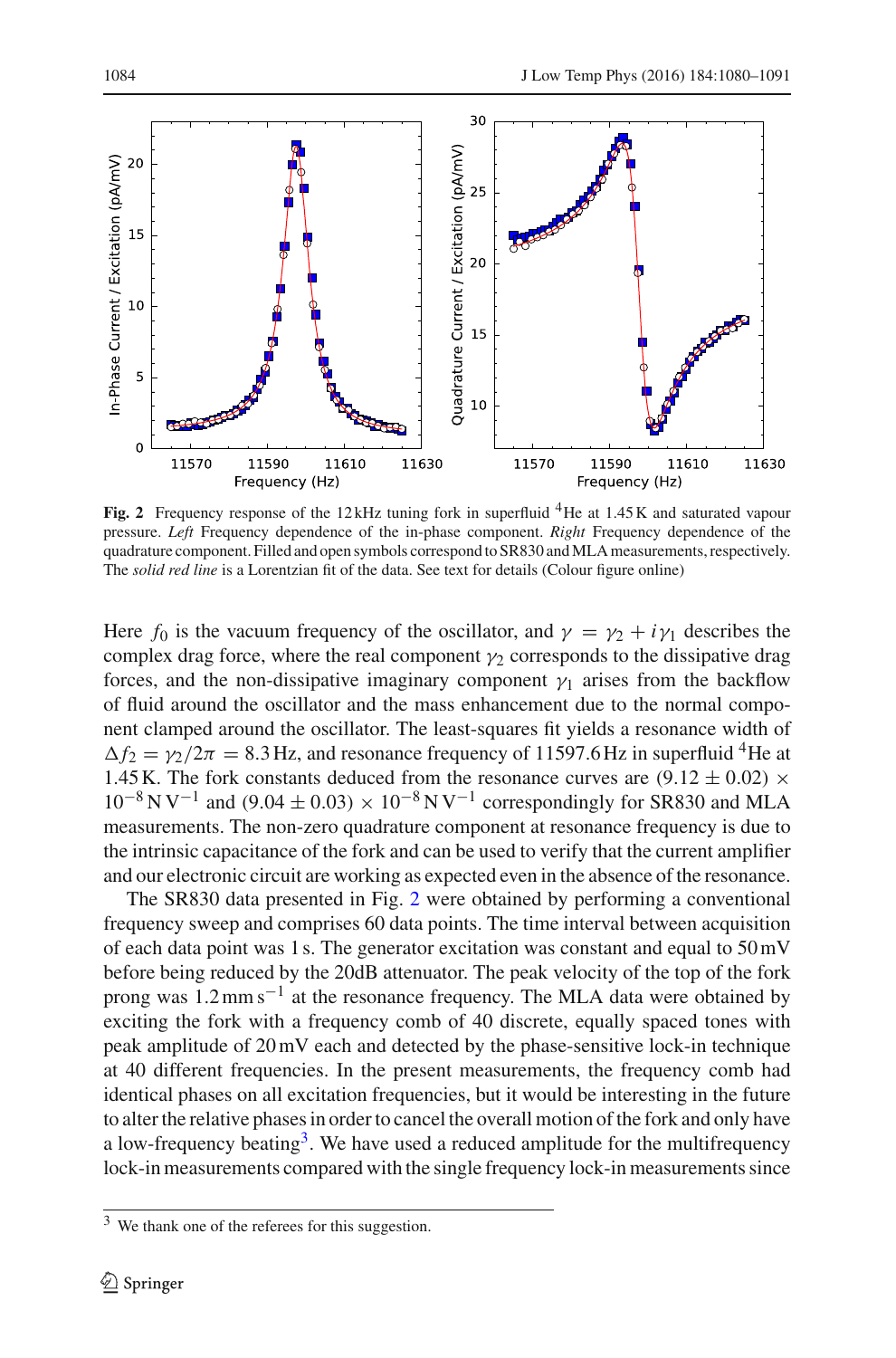for correct operation the MLA's amplitude of the generated voltage signal combined across all frequencies should not exceed 2 V, to avoid clipping of the lock-in amplifier. The peak velocity of the fork was  $0.46$  mm s<sup>-1</sup> at the resonance frequency. It is very instructive to compare the power injected into the system using both methods. The power injected into the fluid at a single excitation frequency is *I V* or 2*F*v and for a conventional frequency sweep has the largest value at the resonance frequency and equals 0.4 pW. To deduce the power applied in the multifrequency approach, the sum of power injected at each frequency needs to be calculated and equals 0.6 pW. The power injected into the system using the frequency comb was only 50% higher than in a single frequency technique due to nearly 3 times lower excitation and hence  $\sim$ 3 times lower peak velocity at the resonance.

The observed response of the fork to a multifrequency excitation is observed to be nearly identical to that from a single frequency excitation due to the small velocity of the fork and of the surrounding liquid. This result suggests that the velocity fields of different modes do not interact and the equations of motion for each frequency can be separated. The resulting velocity field is then simply the superposition of the fields of the individual modes. In this case, the quadratic  $(v\nabla v)$  term in Euler's equation is negligible, and the total mass of the system "oscillator plus moving fluid liquid" does not depend on the amplitude of the oscillations<sup>4</sup>. Hence the Lorentzian shape described by Eq. [2](#page-3-0) can be observed. At much higher peak fork velocities, on the order of ∼8 cm s<sup>-1</sup>, the quantum turbulence is expected to be generated by a tuning fork [\[7](#page-10-4)], and the shape of resonance curve should look completely different for the single frequency sweep and multifrequency excitation. To reach this velocity, the generator voltage should be on the order of the 330 mV and the multifrequency lock-in amplifier will need to be excited at a fewer number of frequencies in order to avoid saturation of the MLA. We have not carried out such turbulence measurements yet, but are planning to do them in the near future.

The acquisition time of the presented MLA data in Fig. [2](#page-4-0) was about 40s and could be reduced by nearly an order of magnitude. We have not tried to minimise the measurement time in this instance as we wanted to keep the time for acquiring the full spectrum roughly the same for both methods during the evaporative cooling. The measurement time is limited by the resolution of the frequency comb and the signal-to-noise ratio. The measurement frequencies of the MLA in multifrequency mode are not arbitrary, but have to form a frequency comb where all frequencies are integer multiples of some base frequency  $\Delta f_{\rm comb}$  [\[19\]](#page-11-11). The base frequency is used as a reference frequency in the lock-in amplifier calculations, and in our measurements its value is determined by the quality factor of the fork or the width of the fork resonance. For example, a base frequency of 1 Hz would allow for a frequency comb that contains frequencies which are integer multiples of 1 Hz a minimal frequency coverage/span of 40 Hz. Such a comb is nearly ideal for a fork in liquid  ${}^{4}$ He with a 10 Hz wide resonance and a quality factor of  $\sim 10^3$ . The shortest measurement time  $t_{\text{min}} = 1/\Delta f_{\text{comb}}$  is inversely proportional to the base frequency and so should be on the order of 1 s for the 1 Hz base frequency.

<span id="page-5-0"></span><sup>4</sup> We thank one of the referees for the suggested theoretical justification.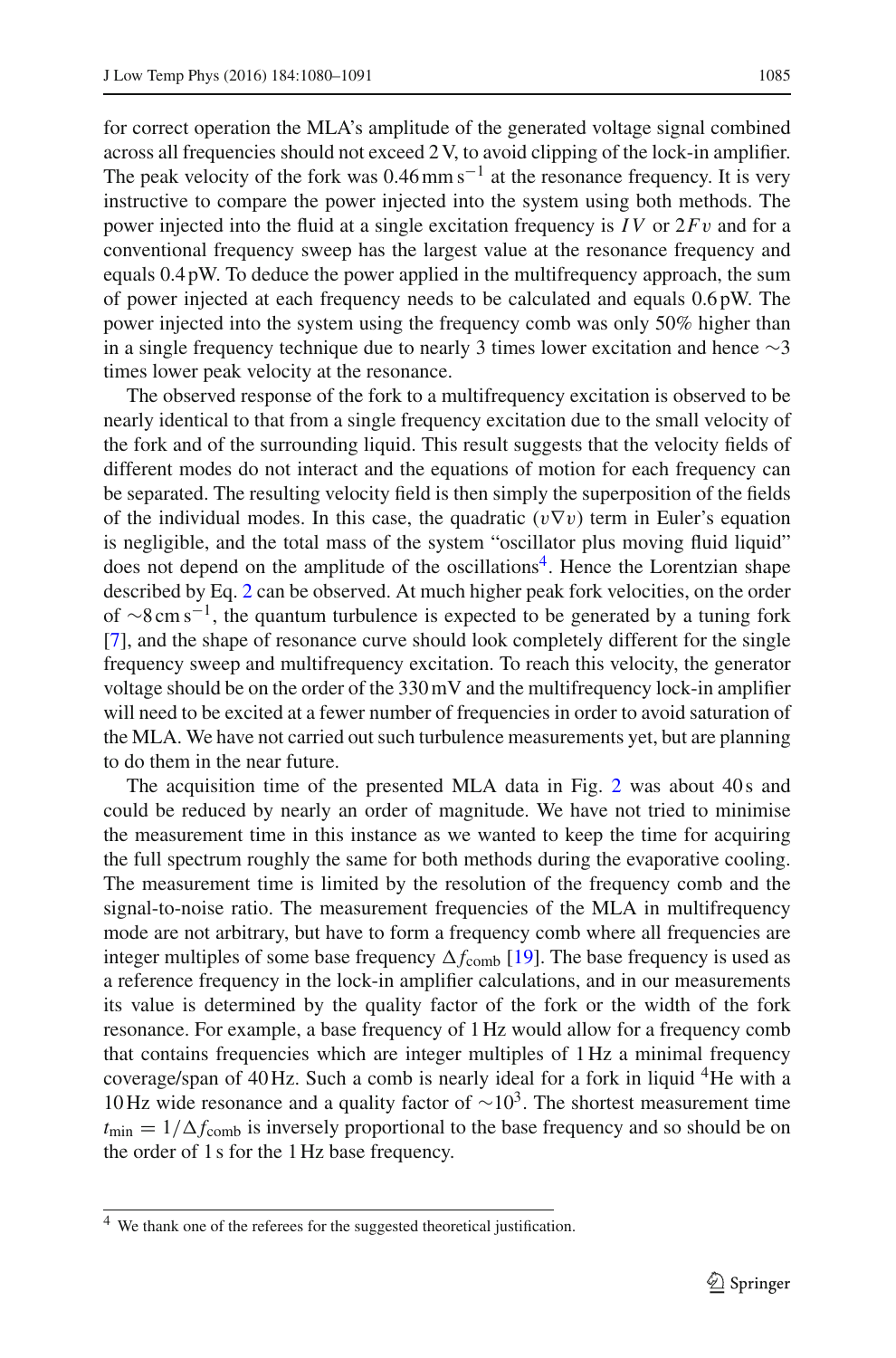

<span id="page-6-0"></span>**Fig. 3** The in-phase component of the resonance curve of the 16 kHz fork as a function of the MLA measurement time. The fork was measured in vacuum at room temperature with 20 mV excitation on each of the 40 frequencies. See text for details (Colour figure online)

Figure [3](#page-6-0) shows the in-phase component of the resonance curve of the 16 kHz fork as a function of MLA's measurement time at room temperature acquired using a comb of 40 frequencies. The comb had frequency separation of 0.5 Hz and was identical in all of these measurements. The shortest total measurement time needed for this frequency comb is thus 2 s. While the 2 s data are clearly noisier than the rest of the measurements, it is impressive that a complete resonance curve of the tuning fork can be acquired in such a short time. Increasing the measurement time to 5 s makes the resonance curve much better defined, while further time increases to 15 s and 60 s do not improve the quality of the fit significantly enough to warrant longer waiting times. Tripling the shortest possible measurement time  $t_{\text{min}}$  of the MLA is a good compromise between the quality of experimental data and the acquisition time. The multifrequency measurement time increases as the frequency comb narrows, but the requirement to have a smaller frequency spacing usually correlates with an increase in the quality factor of an oscillator. In this situation, the single frequency lock-in technique also requires longer acquisition times to account for the increased ringdown time between frequency steps.

#### **3.2 Temperature Dependence of Resonance Properties**

We measured the temperature dependence of the resonance frequency and resonance width of the forks immersed in liquid helium in the temperature range from 4.2 K down to ∼1.5 K. The top part of Fig. [4](#page-7-0) presents the temperature dependence of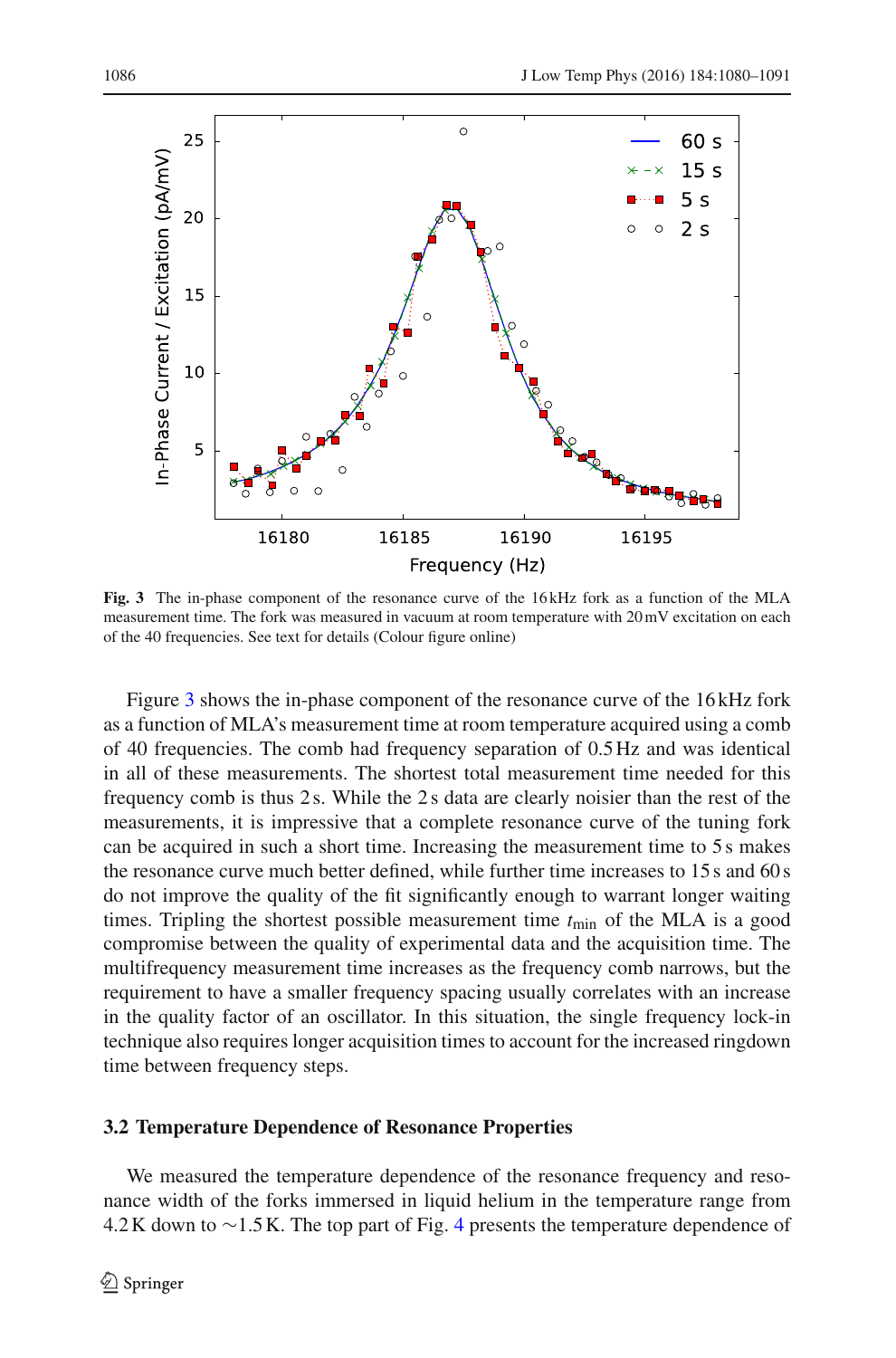

<span id="page-7-0"></span>**Fig. 4** Temperature dependence of resonance frequency (*top*) and resonance width (*bottom*) of the 12 kHz fork, obtained from the same measurements. The *filled* and *opened symbols* are measured using the frequency sweep method with the SR830 and the frequency comb approach with the MLA correspondingly. The *solid lines* are fits to the data using Eqs. [3](#page-8-0) and [4](#page-8-1) for the *top* and *bottom* parts of the figure, respectively. See text for details (Colour figure online)

the square of the ratio of resonant frequency in vacuum  $f_0$  and in liquid helium  $f_{\rm H}$  of the 12 kHz fork. The bottom part of Fig. [4](#page-7-0) shows the temperature dependence of the resonance damping width of the fork  $\Delta f_2$ . The filled and open symbols correspond to SR830 and MLA measurements respectively, and are in an excellent agreement. Each point of Fig. [4](#page-7-0) was obtained by acquiring a resonance curve for the fork, and measurements were taken alternatively using the frequency sweep method with the SR830 and the frequency comb approach with the MLA.

To quantitatively explain our results, we follow the approach and annotation described by Blaauwgeers et al. [\[2\]](#page-10-1) and Bradley et al. [\[10\]](#page-11-4) by assuming that the viscous penetration depth (∼1µm for both forks) is much smaller than the fork dimensions and that acoustic damping is negligible at resonance frequencies below 100 kHz. In such case, it is possible to employ the two-fluid model of the superfluid and to obtain the fork resonance frequency and resonance width using the hydrodynamic contributions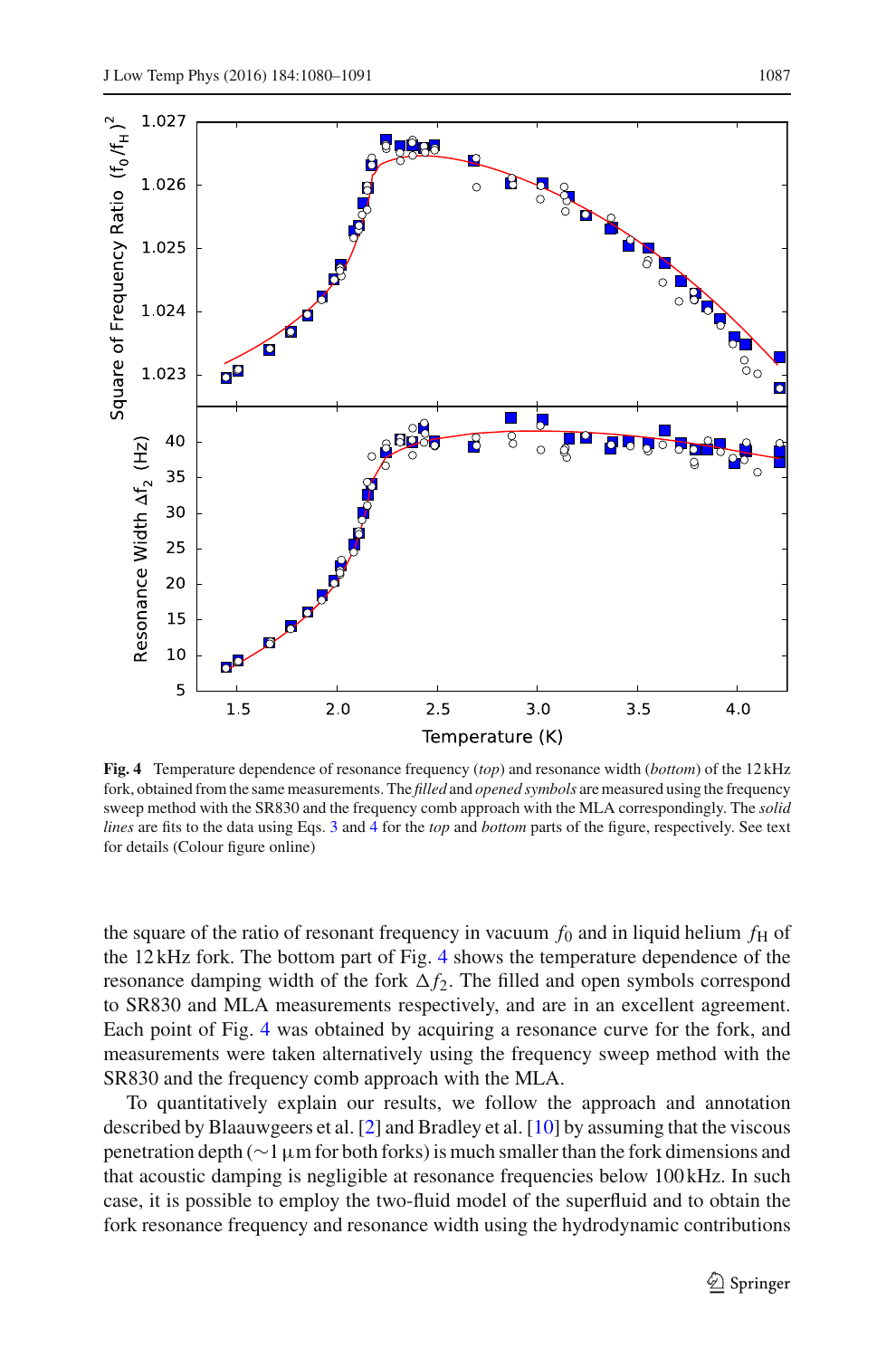to the effective mass and Stokes' drag. The dependence of the resonance frequency in superfluid helium is given by the following expression:

$$
\left(\frac{f_0}{f_{\rm H}}\right)^2 = 1 + \beta \frac{V \rho_{\rm H}}{m_{\rm eff}} + B \frac{S}{m_{\rm eff}} \sqrt{\frac{\eta \rho_{\rm nf}}{\pi f_0}}.
$$
\n(3)

<span id="page-8-0"></span>Here the second term describes the fluid backflow around the fork and is related to the prong volume  $V = TWL$  via a geometric parameter  $\beta$ , while the third term arises from the normal component being viscously clamped around the fork. The thickness of normal fluid clamped to the surface of a prong,  $S = 2L(T+W)$ , is approximately equal to the viscous penetration depth and warrants the introduction of another geometrical factor *B*. These terms are governed by the densities of the whole fluid  $\rho_H$  and normal fluid  $\rho_{\rm nf}$ , respectively. The viscosity  $\eta$  also gives rise to the Stokes' drag [\[2](#page-10-1)]

$$
\Delta f_2 = C \frac{S}{2m_{\text{eff}}} \sqrt{\frac{\rho_{\text{nf}} \eta f_0}{\pi}} \left(\frac{f_{\text{H}}}{f_0}\right)^2, \tag{4}
$$

<span id="page-8-1"></span>where *C* is another geometrical factor of the order of unity.

We treated all three geometrical factors  $\beta$ ,  $B$  and  $C$  as fitting parameters to compare our measurements and the hydrodynamic two-fluid model described above. Solid lines on Fig. [4](#page-7-0) are least-square fits using Eqs. [3](#page-8-0) and [4](#page-8-1) and show good agreement between the data and the model. We found that the values of geometric parameters were almost identical for the SR830 and MLA measurements and are summarised as follows:  $\beta = 0.1030 \pm 0.0004$ ,  $B = 0.236 \pm 0.006$  and  $C = 0.410 \pm 0.002$ .

The frequency fit on the top part of Fig. [4](#page-7-0) shows a slight discrepancy at high and low temperatures. This disagreement can be eliminated by allowing the vacuum frequency of the fork to become a fitting parameter. In our measurements, the vacuum frequency  $f_0$ =11.730 kHz was measured in saturated vapour pressure of helium at 1.45 K by allowing the superfluid helium level to drop below the fork location. The fitted vacuum frequency yielded a value of 11.749 kHz while the values of  $\beta$ , *B* and *C* were largely unchanged. The observed discrepancy of the vacuum frequencies is almost certainly due to conducting experiments in the main bath of the cryostat, and not in a dedicated cell filled with clean helium. Any impurities contained in helium transport dewar: water, oil or air molecules would reduce the measured fork frequency as they would be deposited on a fork and possibly change their position on a fork with helium level. It is worth noting here that subsequent cooldowns typically showed slightly different results and the fitting parameters changed on the order of 5–10% between cooldowns. For identical results and reproducible thermometry, the vibrating object needs to be placed in a cell that is linked to the main bath of the cryostat via a filter and the purity of the liquid helium should be controlled.

The results of measurements obtained using the 16 kHz fork are nearly identical to the results of the 12 kHz fork. Table [1](#page-9-0) summarises the parameters of both forks and contrasts them with the parameters of two  $75-\mu m$ -wide forks that have similar fork length, the same prong separation and thickness [\[10](#page-11-4)].

The value of *B*, linked to clamping of the normal component, is almost identical for both types of forks. The geometrical factor associated with the fluid backflow,  $\beta$ ,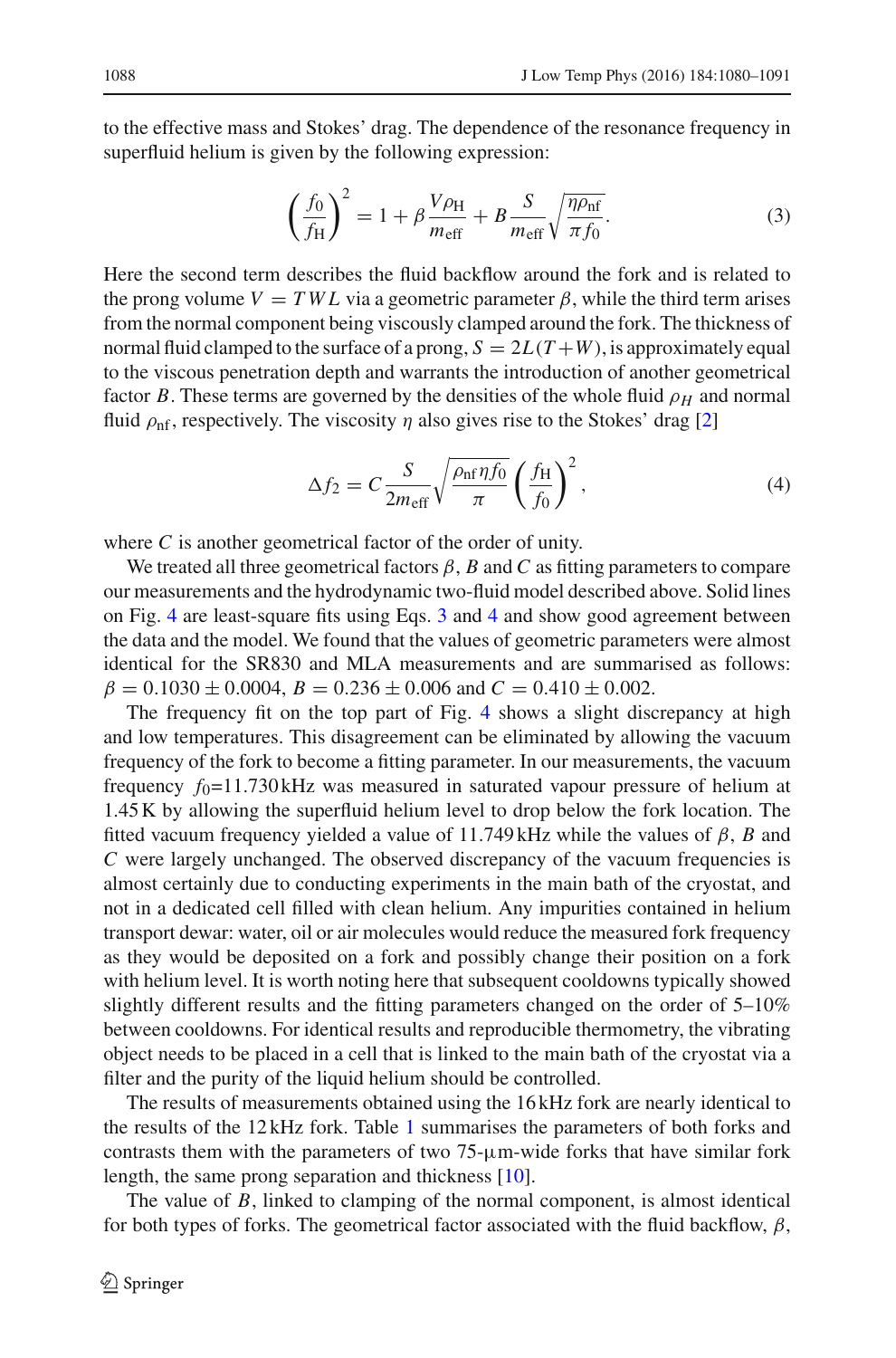<span id="page-9-0"></span>

| Fork           | JО<br>(kHz) | L<br>$(\mu m)$ | W<br>$(\mu m)$ | $(\mu m)$ | $a \times 10^{7}$<br>$(NV^{-1})$ | ß      | B     |        |
|----------------|-------------|----------------|----------------|-----------|----------------------------------|--------|-------|--------|
| S <sub>3</sub> | 11.730      | 2600           | 25             | 90        | 0.91                             | 0.1030 | 0.236 | 0.411  |
| S <sub>4</sub> | 16.192      | 2200           | 25             | 90        | 1.18                             | 0.0950 | 0.243 | 0.490  |
| W3S1           | 6.757       | 3500           | 75             | 90        | 3.93                             | 0.265  | 0.253 | 0.5529 |
| W3L1           | 22.502      | 1900           | 75             | 90        | 6.77                             | 0.262  | 0.272 | 0.544  |

**Table 1** Parameters of the resonant properties of tuning forks

The first column of the table contains a fork label, while the second column lists the vacuum frequency of the fork. The third, fourth and fifth columns show the geometric dimensions of the fork, length *L*, width *W* and thickness *T* , respectively. The experimental fork constant is presented in the sixth column. The last three columns of the table show the resulting fitting parameters  $\beta$ , *B* and *C*, which assume the presence of the hydrodynamic drag only. The two  $W = 75 \mu m$  quartz tuning forks were previously reported[\[10](#page-11-4)]

is reduced by a factor of 2.6–2.8 compared to the wider forks, which roughly agrees with a factor of three expected from the theoretical expression of  $\beta = \pi W/16T$  for a cantilever beam [\[2](#page-10-1),[22\]](#page-11-14). Our definition of  $\beta$  is a quarter of the conventional definition due to our introduction of the effective mass of the fork. The experimental values of the  $\beta$  are ∼50% larger than the expected theoretical values for a single beam, which is not unreasonable as forks have a more complicated flow geometry due to the presence of two prongs that oscillate in anti-phase [\[2\]](#page-10-1).

The value of constant *C* is slightly smaller than for larger forks and analysis of Eq. [4](#page-8-1) leads to the conclusion that thinner forks have a higher sensitivity in terms of the magnitude of the change in resonance width as temperature changes. Let us consider two forks *A* and *B* that have different widths  $W_A$  and  $W_B$ , while all other physical parameters, the length, thickness and distance between prongs, are identical. The resonance frequency of the fork in vacuum is a function of prong length and its thickness, and does not depend on the width of the fork [\[2\]](#page-10-1). The ratio of the vacuum and helium frequencies is on the order of unity for both forks and consequently the ratio of resonance widths of these forks is given below

$$
\frac{\Delta f_2^A}{\Delta f_2^B} \approx \frac{C_A S_A}{m_{\text{eff}}^A} \frac{m_{\text{eff}}^B}{C_B S_B} = \frac{C_A}{C_B} \frac{W_A + T}{W_A} \frac{W_B}{W_B + T}.
$$
(5)

The right side of this equation shows that the main difference between sensitivities of two considered forks is governed by a ratio of the fork thickness and width  $1 + T/W$ . For the 75-µm-wide fork this ratio is 2.2, while for 25-µm-wide fork it is 4.6. Substitution of values of the ratios and of parameter *C* explains the near doubling of resonance width change with the temperature of the present forks. To further enhance sensitivity, we would recommend using the thinnest available forks with shortest lengths or highest resonance frequencies; however, care should be taken to keep the acoustic damping of forks negligible [\[10\]](#page-11-4).

## **4 Conclusions**

We have probed properties of liquid <sup>4</sup>He using custom-manufactured quartz tuning forks in the temperature range from 4.2 K down to ∼1.5 K. The tuning forks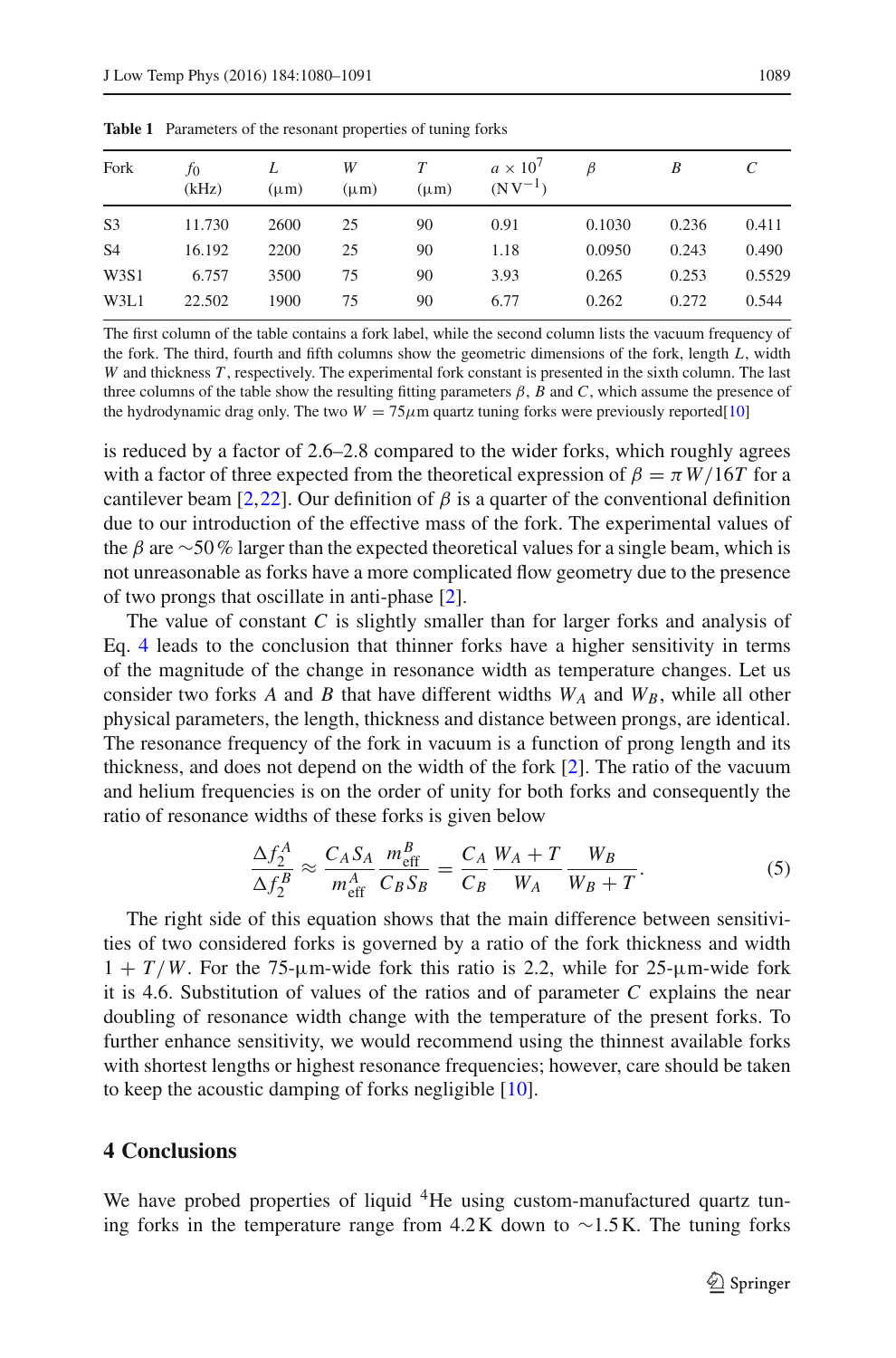were excited and detected electro-mechanically simultaneously at 40 frequencies. Our results show that at low fork velocities the multifrequency and conventional single frequency lock-in techniques produce identical resonance curves, and suggest that tuning forks behave as linear oscillators at low excitation. We find the identical fork response for both methods fascinating as the fluid flow around the fork is the superposition of fluid motion at all possible frequencies. The multifrequency lock-in technique has many applications and benefits: it requires shorter measurement time; it could be used to study the response of an oscillating object at various harmonics and the interplay between them and offers the possibility to study more than one vibrating object at the same time. Furthermore, at high oscillation velocities, the response in superfluid should become non-linear due to the development of quantum turbulence or cavitation, and the multifrequency lock-in technique will be useful to study the origins of these phenomena. The temperature dependence of the resonance width of  $25-\mu m$ -wide tuning forks shows that the fork damping at low velocities is well described by a hydrodynamic contribution in the framework of the two-fluid model. The  ${}^{4}$ He liquid temperature sensitivity of the 25- $\mu$ m-wide tuning forks is larger compared to similar  $75-\mu$ m-wide forks and in combination with the faster multifrequency lock-in technique could be used to improve thermometry in liquid <sup>4</sup>He by probing fluid directly and locally. Localised thermometry should be useful in studies of second sound, co-flow, counterflow turbulence and cavitation.

**Acknowledgments** We thank S.M. Holt, A. Stokes and M.G. Ward for excellent technical support. We would like to thank D. Forchheimer, E. Tholén and D. Haviland for their help with MLA and useful discussions. This paper significantly benefitted from supportive and very thorough referees. This research was supported by the UK EPSRC Grants Nos. EP/L000016/1 and EP/I028285/1. Underlying data can be found from the Lancaster University research portal at [http://dx.doi.org/10.17635/lancaster/researchdata/](http://dx.doi.org/10.17635/lancaster/researchdata/69) [69.](http://dx.doi.org/10.17635/lancaster/researchdata/69)

**Open Access** This article is distributed under the terms of the Creative Commons Attribution 4.0 International License [\(http://creativecommons.org/licenses/by/4.0/\)](http://creativecommons.org/licenses/by/4.0/), which permits unrestricted use, distribution, and reproduction in any medium, provided you give appropriate credit to the original author(s) and the source, provide a link to the Creative Commons license, and indicate if changes were made.

# **References**

- <span id="page-10-0"></span>1. D.O. Clubb, O.V.L. Buu, R.M. Bowley, R. Nyman, J.R. Owers-Bradley, J. Low Temp. Phys. **136**(1), 1 (2004)
- <span id="page-10-1"></span>2. R. Blaauwgeers, M. Blažkova, M. Človečko, V.B. Eltsov, R. de Graaf, J. Hosio, M. Krusius, D. Schmoranzer, W. Schoepe, L. Skrbek, P. Skyba, R.E. Solntsev, D.E. Zmeev, J. Low Temp. Phys. **146**, 537 (2007)
- 3. D.I. Bradley, M. Clovecko, S.N. Fisher, D. Garg, A.M. Guénault, E. Guise, R.P. Haley, G.R. Pickett, M. Poole, V. Tsepelin, J. Low Temp. Phys. **171**, 750 (2013)
- <span id="page-10-2"></span>4. I. Todoshchenko, J.-P. Kaikkonen, R. Blaauwgeers, P.J. Hakonen, A. Savin, Rev. Sci. Instrum. **85**, 085106 (2014)
- 5. M. Blažkova, M. Cloveˇ ˇ cko, E. Gažo, L. Skrbek, P. Skyba, J. Low Temp. Phys. **148**, 305 (2007)
- <span id="page-10-3"></span>6. D.I. Bradley, M.J. Fear, S. Fisher, A.M. Guénault, R.P. Haley, C.R. Lawson, G.R. Pickett, R. Schanen, V. Tsepelin, L.A. Wheatland, Phys. Rev. B **89**, 21 (2014)
- <span id="page-10-4"></span>7. S.L. Ahlstrom, D.I. Bradley, M. Človečko, S.N. Fisher, A.M. Guénault, E.A. Guise, R.P. Haley, O. Kolosov, P.V.E. McClintock, G.R. Pickett, M. Poole, V. Tsepelin, A.J. Woods, Phys. Rev. B **89**, 014515 (2014)